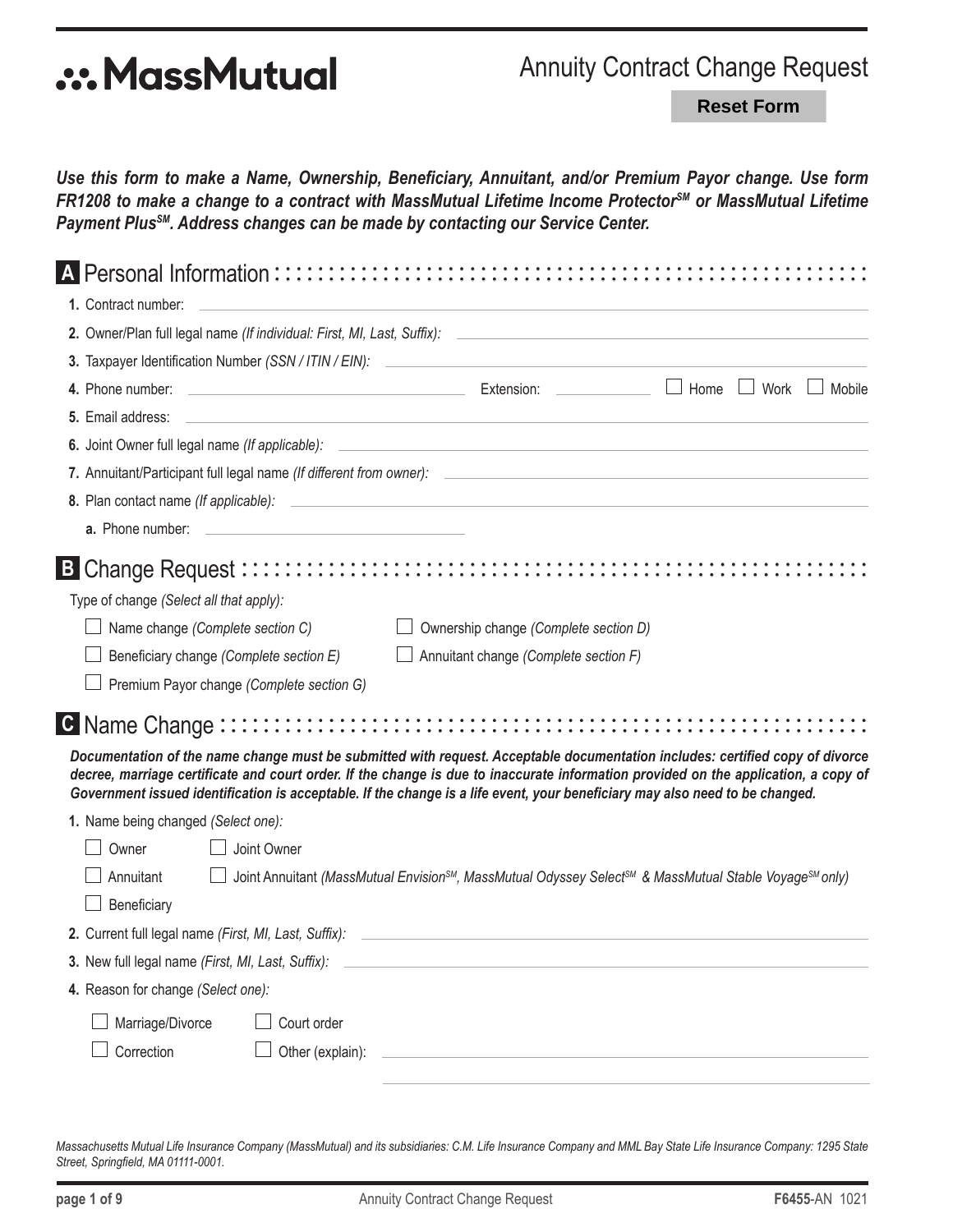## **D** Ownership Change ::::::::

*Ownership changes may create a taxable event. See section J - Disclosures for information.*

- For MassMutual Envision contracts with MassMutual RetirePay<sup>SM</sup> in effect: (1) Changes to the Owner may terminate RetirePay; and (2) Changes to the Owner will not result in a change of the Covered Person.
- As a result of an ownership change, the new Owner may have the right to update the Annuitant and Beneficiary. If section F Annuitant Change and section E - Beneficiary Change are not updated, the existing Annuitant and Beneficiary information will remain unless the new owner is a non-natural entity or ownership is being changed from a qualified plan.
- The beneficiary must be updated when changing ownership from a Qualified plan to the participant or when changing ownership on a trustowned contract. If the Owner is a non-natural person other than a Trust, the Owner will be the beneficiary.
- For MassMutual RetireEase<sup>sM</sup>, MassMutual RetireEase Select<sup>sM</sup>, RetireEase Choice<sup>sM</sup> and SPIA Contracts, you may submit the Income Payment form to update the Payee and tax withholding information for the Scheduled Periodic Payments. If the form is not submitted the existing Payee and tax withholding information will remain the same.
- Any existing automatic programs on the contract will remain unchanged unless otherwise requested. Contact our Service Center for more information.
- **1.** Type of ownership change *(Select all that apply):*
	- New individual Owner *(Complete question 2 if the current owner is a trust)*

|  |  |  | $\Box$ Change owner from a qualified plan to the Participant as owner of a (Only applies to a contract owned by a qualified plan.) (Select one): |  |
|--|--|--|--------------------------------------------------------------------------------------------------------------------------------------------------|--|
|  |  |  |                                                                                                                                                  |  |

- IRA *(Beneficiary change required)*
- Roth IRA *(Beneficiary change required)*
- Nontransferable former Qualified Plan annuity *(default)*

#### Add new Joint Owner

#### $\Box$  Remove the following Joint Owner:

- Corporation as new Owner *(Corporate Resolution, Certification of Corporate Resolution or Articles of Incorporation must be submitted.)*
- Partnership, Limited Liability Company (LLC) or Limited Partnership as new Owner *(Form F7833 Certification of Partnership is required)*
- Trust as new Owner *(Complete question 2. Form F6734- Certification of Trust Agreement is required) This change may be subject to income tax.* Complete question 2 and see section *J - Disclosures for information.*
- **2.** Ownership changes involving a Trust *(Select one):*
	- Ownership change does not meet the criteria indicated in section *J Disclosures Ownership changes involving Trusts*. Any gain in the contract will be reported to the IRS as taxable *(Default)*
	- Ownership change meets the criteria indicated in section *J Disclosures* and will be treated as a non-taxable change of ownership

**New Ownership Information** *(Select type)*  $\Box$  Owner  $\Box$  Joint Owner

**3.** Full legal name *(If individual: First, MI, Last, Suffix):*

- **4.** Gender *(Select one):*  $\Box$  Male  $\Box$  Female
- **5.** Date of birth/Trust *(mm/dd/yyyy):*
- **6.** Taxpayer Identification Number *(SSN / ITIN / EIN):*
- **7.** Legal address. Do not use PO Box *(Street, Apt. or Suite #, City & State or Country, ZIP/Postal Code):*

**8.** Mailing address. *Complete only if different from question 7 (PO Box or Street, Apt. or Suite #, City & State or Country, ZIP/Postal Code):*

|                                                                                                               | Extension: Extension:                   | $\vert$   Home $\vert$ | $\Box$ Work $\Box$ Mobile |
|---------------------------------------------------------------------------------------------------------------|-----------------------------------------|------------------------|---------------------------|
| 10. Email address:                                                                                            |                                         |                        |                           |
| 11. Type of citizenship (Select one):                                                                         |                                         |                        |                           |
| □ Resident U.S. citizen □ Non-resident U.S. citizen □ Resident alien □ Non-resident alien □ U.S. Legal Entity |                                         |                        |                           |
| If U.S. citizen, skip 11a and 11b. If alien, continue to question 11a and attach copy of visa.                |                                         |                        |                           |
|                                                                                                               | <b>b.</b> Type of visa: $\qquad \qquad$ |                        |                           |
| 12. Relationship to Owner (If applicable):                                                                    |                                         |                        |                           |
| 13. Cost Basis (Provide when ownership of a non-qualified contract is transferred from a business entity): \$ |                                         |                        |                           |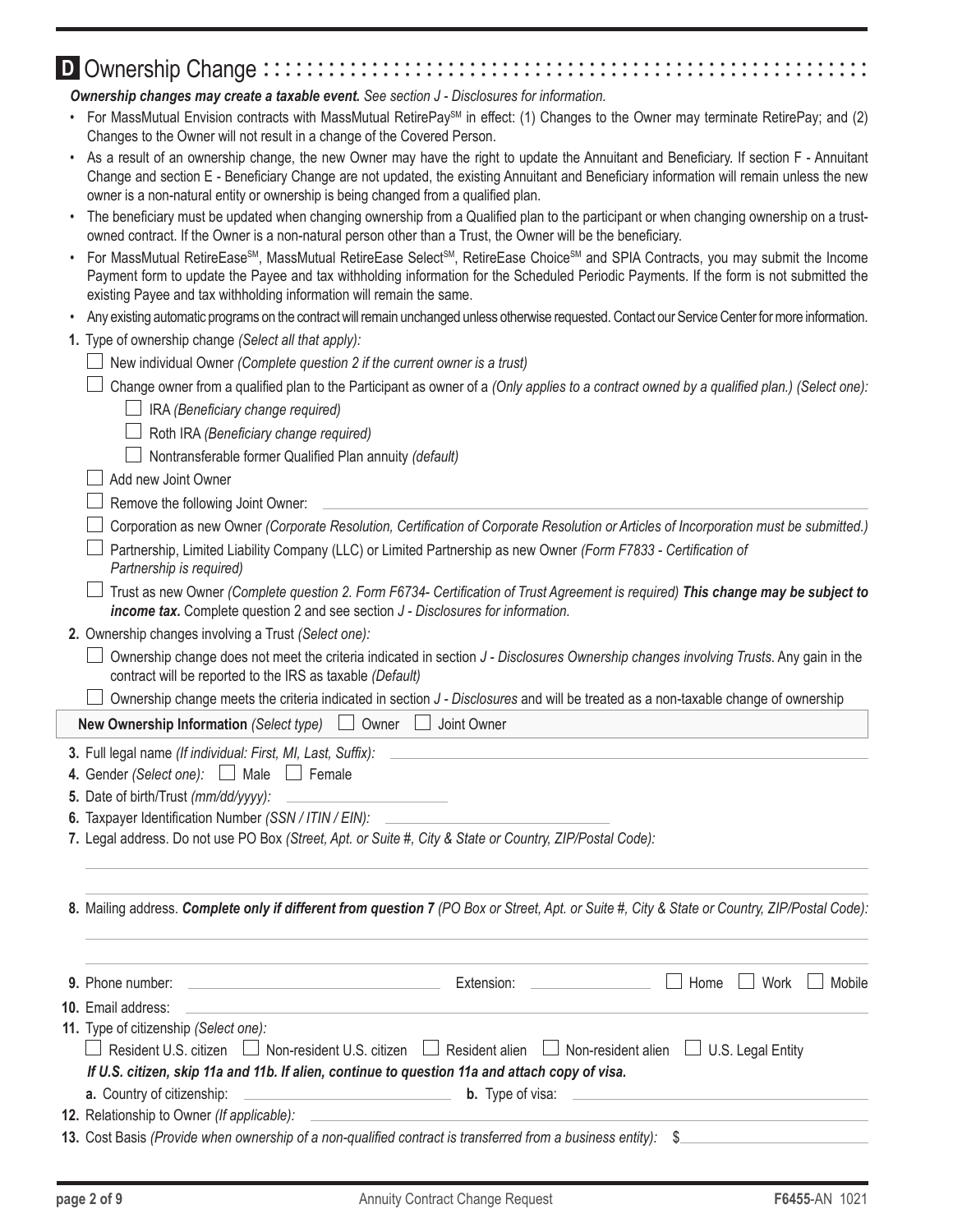# E Beneficiary Change::::::::::

- Unless otherwise indicated, all named beneficiaries will be considered primary beneficiaries. Refer to your Contract for more information.
- In the event of death of a Joint Contract Owner/Participant (MassMutual Equity Edge<sup>SM</sup>, MassMutual Evolution<sup>SM</sup>, MassMutual Odyssey®, MassMutual Odyssey Plus<sup>SM</sup>, MassMutual Odyssey Select<sup>SM</sup>, MassMutual Stable Voyage<sup>SM</sup>, MassMutual Transitions®, MassMutual Transitions Select<sup>SM</sup>, MassMutual RetireEase<sup>SM</sup>, MassMutual RetireEaseChoice<sup>SM</sup>, Panorama Passage®, and Panorama Premier only), the surviving Joint Contract Owner, if any, will be treated as the primary beneficiary and any other beneficiaries will be treated as contingent.
- For MassMutual Envision contracts with RetirePay in effect, the Joint Covered Person will be considered the primary beneficiary and any other beneficiary designation will be treated as a contingent beneficiary. However, the beneficiary may be changed if the Joint Covered Person is no longer the spouse, domestic partner, or civil union partner of the owner. Such a change will result in the Annual Lifetime Benefit Amount (ALBA) being available only for the lifetime of the owner, but the ALBA will continue to be calculated using the joint life rates in effect on the issue date. If you are changing a beneficiary in connection with a divorce, provide a copy of the divorce decree or contact the Service Center.
- For Non-Qualified Deferred Compensation Plan and Qualified Plan owned contracts, the plan must be designated as primary beneficiary.
- Notary stamp is required in section H when there is a change to the irrevocable beneficiary.
- Spousal consent is required in section H if changing a beneficiary on a qualified contract subject to ERISA to a person other than a spouse (if married).
- Issue per stirpes is only applicable if the beneficiary is a natural person.
- Restricted Beneficiary Designation is for use with non-qualified and IRA contracts only. *See section J for additional information and available products.*

| 1a. Beneficiary (Select one): $\Box$ Primary L<br>Contingent                                                                                                                                                                                                             |                                                                                                                       |                                                         |                                         |
|--------------------------------------------------------------------------------------------------------------------------------------------------------------------------------------------------------------------------------------------------------------------------|-----------------------------------------------------------------------------------------------------------------------|---------------------------------------------------------|-----------------------------------------|
| Type (Select one): $\Box$ Named Individual(s) $\Box$ Trust $\Box$                                                                                                                                                                                                        |                                                                                                                       | Trust under Will $\Box$ Estate of the Insured           | <b>Other Entity</b>                     |
| Full legal name:                                                                                                                                                                                                                                                         |                                                                                                                       |                                                         |                                         |
| Mailing address:                                                                                                                                                                                                                                                         |                                                                                                                       |                                                         |                                         |
| Phone number:<br><u> 1990 - Johann Barn, mars ann an t-Amhain an t-Amhain an t-Amhain an t-Amhain an t-Amhain an t-Amhain an t-A</u>                                                                                                                                     | Extension:                                                                                                            | Home                                                    | Mobile<br>Work                          |
| Date of birth/Trust (mm/dd/yyyy):                                                                                                                                                                                                                                        | <u> 1989 - Johann Barbara, martin amerikan basal dan berasal dalam basal dalam basal dalam basal dalam basal dala</u> | Gender (Select one):<br>Male<br>$\perp$                 | Female                                  |
| Taxpayer Identification Number (SSN / ITIN / EIN):                                                                                                                                                                                                                       |                                                                                                                       |                                                         |                                         |
| Relationship to Owner:                                                                                                                                                                                                                                                   |                                                                                                                       | Distribution:                                           | $\%$                                    |
| Issue per stirpes? $\Box$ Yes $\Box$ No (Default)                                                                                                                                                                                                                        |                                                                                                                       | Irrevocable Beneficiary: $\Box$ Yes $\Box$ No (Default) |                                         |
| UTMA/UGMA Custodian (This is not applicable if Issue per stirpes is selected above): During the named child's minority, (Name of adult<br>to act as custodian):<br>the Uniform Gifts/Transfers to Minor Act of (State where either the owner, custodian or child lives): |                                                                                                                       |                                                         | shall be custodial for said child under |
| Restricted Beneficiary Designation: $\Box$ Yes $\Box$ No (Default, skip restriction elections below)                                                                                                                                                                     |                                                                                                                       |                                                         |                                         |
| Settlement Option (Select one):                                                                                                                                                                                                                                          |                                                                                                                       |                                                         |                                         |
| Period Certain:<br>(Specify number of years 10-30)                                                                                                                                                                                                                       |                                                                                                                       |                                                         |                                         |
| Single Life with Period Certain: (Specify number of years 10 or 20)<br>Single Life                                                                                                                                                                                       |                                                                                                                       |                                                         |                                         |
| Payment Frequency (Select one): $\Box$ Monthly (Default) $\Box$                                                                                                                                                                                                          | Quarterly                                                                                                             | Semi-Annually<br>Annually                               |                                         |
| Beneficiary Restriction Information:                                                                                                                                                                                                                                     |                                                                                                                       |                                                         |                                         |
| Full Restriction. I direct that the total death benefit payable to this beneficiary be applied as the settlement option elected above. (Default)                                                                                                                         |                                                                                                                       |                                                         |                                         |
| Partial Restriction. I direct that no more than ___________% may, at the election of the beneficiary, be paid in a lump sum and<br>the remainder be applied as the settlement option elected above.                                                                      |                                                                                                                       |                                                         |                                         |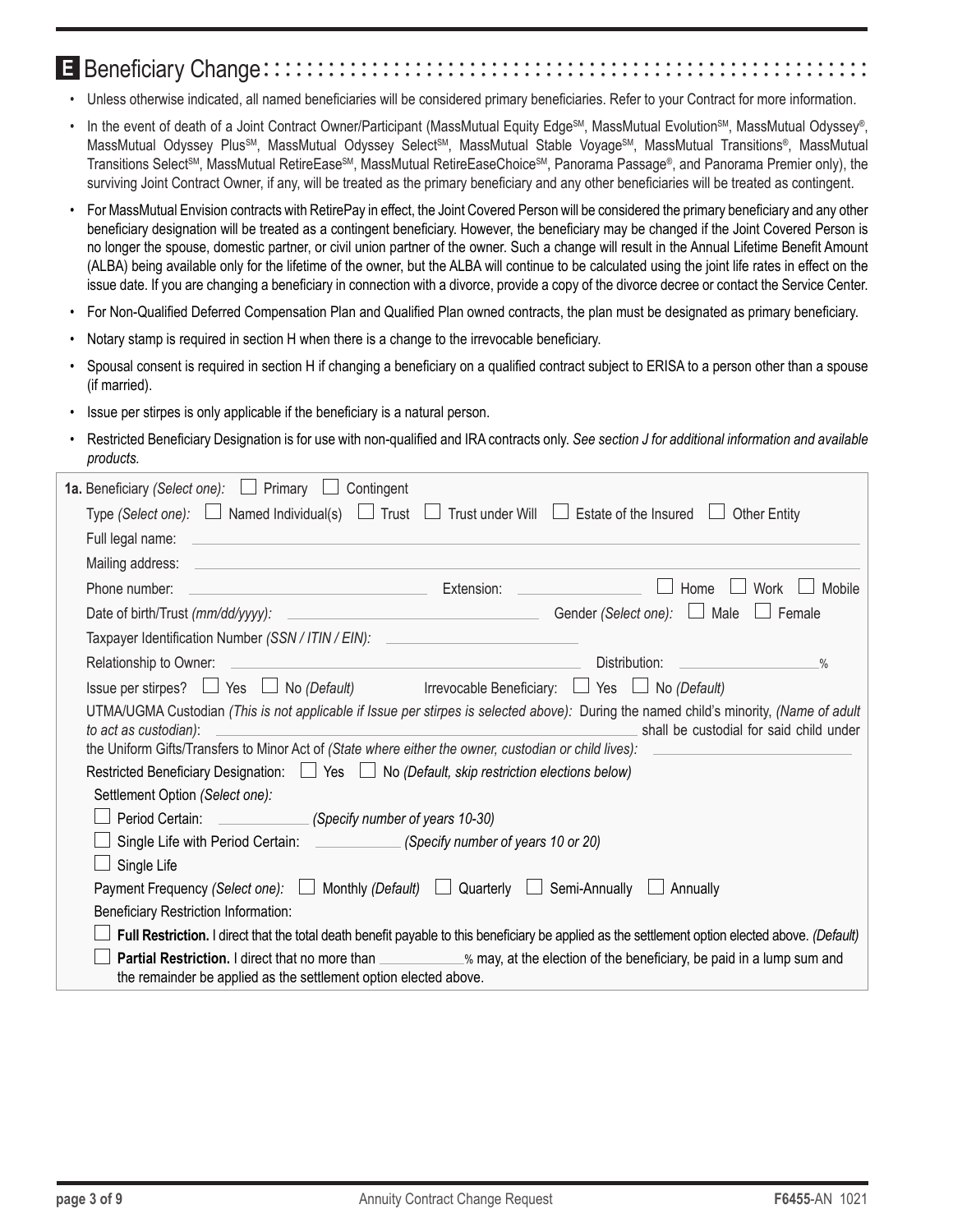| Beneficiary Change continued www.www.www.www.www.www.www.ww.we                                                                                                                                                                                                               |        |
|------------------------------------------------------------------------------------------------------------------------------------------------------------------------------------------------------------------------------------------------------------------------------|--------|
| <b>1b.</b> Beneficiary (Select one): $\Box$ Primary $\Box$ Contingent                                                                                                                                                                                                        |        |
| Type (Select one): $\Box$ Named Individual(s) $\Box$ Trust $\Box$ Trust under Will $\Box$ Estate of the Insured $\Box$ Other Entity                                                                                                                                          |        |
| Full legal name:<br>and the control of the control of the control of the control of the control of the control of the control of the                                                                                                                                         |        |
| Mailing address:                                                                                                                                                                                                                                                             |        |
| <u>Extension: Extension: Extension: Extension: Extension: Extension: Extension: Extension: Extension: Extension: Extension: Extension: Extension: Extension: Extension: Extension: Extension: Extension: Extension: Extension: E</u><br>$\Box$ Home<br>Phone number:<br>Work | Mobile |
| $\Box$ Female                                                                                                                                                                                                                                                                |        |
| Taxpayer Identification Number (SSN / ITIN / EIN): _____________________________                                                                                                                                                                                             |        |
| Distribution:<br>Relationship to Owner:<br><u> 1980 - Johann Barn, amerikansk politiker (d. 1980)</u><br>$\frac{0}{0}$                                                                                                                                                       |        |
| Issue per stirpes? $\Box$ Yes $\Box$ No (Default) Irrevocable Beneficiary: $\Box$ Yes $\Box$ No (Default)                                                                                                                                                                    |        |
| UTMA/UGMA Custodian (This is not applicable if Issue per stirpes is selected above): During the named child's minority, (Name of adult<br>shall be custodial for said child under<br>to act as custodian):                                                                   |        |
| the Uniform Gifts/Transfers to Minor Act of (State where either the owner, custodian or child lives):                                                                                                                                                                        |        |
| Restricted Beneficiary Designation: $\Box$ Yes $\Box$ No (Default, skip restriction elections below)                                                                                                                                                                         |        |
| Settlement Option (Select one):                                                                                                                                                                                                                                              |        |
| Period Certain: (Specify number of years 10-30)<br>Single Life with Period Certain: (Specify number of years 10 or 20)                                                                                                                                                       |        |
| Single Life                                                                                                                                                                                                                                                                  |        |
| Payment Frequency (Select one): $\Box$ Monthly (Default) $\Box$ Quarterly $\Box$ Semi-Annually $\Box$ Annually                                                                                                                                                               |        |
| Beneficiary Restriction Information:                                                                                                                                                                                                                                         |        |
| Full Restriction. I direct that the total death benefit payable to this beneficiary be applied as the settlement option elected above. (Default)                                                                                                                             |        |
| Partial Restriction. I direct that no more than ____________% may, at the election of the beneficiary, be paid in a lump sum and                                                                                                                                             |        |
| the remainder be applied as the settlement option elected above.                                                                                                                                                                                                             |        |
| <b>1c.</b> Beneficiary (Select one): $\Box$ Primary $\Box$ Contingent                                                                                                                                                                                                        |        |
| Type (Select one): $\Box$ Named Individual(s) $\Box$ Trust $\Box$ Trust under Will $\Box$ Estate of the Insured $\Box$ Other Entity                                                                                                                                          |        |
| Full legal name:                                                                                                                                                                                                                                                             |        |
| Mailing address:                                                                                                                                                                                                                                                             |        |
| Phone number:<br>Extension:<br>Work<br>Home                                                                                                                                                                                                                                  | Mobile |
| Gender (Select one): $\Box$ Male<br><u> 1989 - Johann Barbara, martxa al</u><br>Female<br>Date of birth/Trust (mm/dd/yyyy):                                                                                                                                                  |        |
| Taxpayer Identification Number (SSN / ITIN / EIN):                                                                                                                                                                                                                           |        |
| Relationship to Owner:<br>Distribution:<br>$\frac{0}{0}$                                                                                                                                                                                                                     |        |
| Issue per stirpes? $\Box$ Yes $\Box$ No (Default) Irrevocable Beneficiary: $\Box$ Yes $\Box$ No (Default)                                                                                                                                                                    |        |
| UTMA/UGMA Custodian (This is not applicable if Issue per stirpes is selected above): During the named child's minority, (Name of adult                                                                                                                                       |        |
| shall be custodial for said child under<br>to act as custodian):<br>the Uniform Gifts/Transfers to Minor Act of (State where either the owner, custodian or child lives):                                                                                                    |        |
| Restricted Beneficiary Designation: $\Box$ Yes $\Box$ No (Default, skip restriction elections below)                                                                                                                                                                         |        |
| Settlement Option (Select one):                                                                                                                                                                                                                                              |        |
| Period Certain: (Specify number of years 10-30)                                                                                                                                                                                                                              |        |
| Single Life with Period Certain: (Specify number of years 10 or 20)                                                                                                                                                                                                          |        |
| Single Life                                                                                                                                                                                                                                                                  |        |
| Payment Frequency (Select one): $\Box$ Monthly (Default) $\Box$ Quarterly $\Box$ Semi-Annually $\Box$ Annually                                                                                                                                                               |        |
| Beneficiary Restriction Information:                                                                                                                                                                                                                                         |        |
| Full Restriction. I direct that the total death benefit payable to this beneficiary be applied as the settlement option elected above. (Default)                                                                                                                             |        |
| Partial Restriction. I direct that no more than ___________% may, at the election of the beneficiary, be paid in a lump sum and<br>the remainder be applied as the settlement option elected above.                                                                          |        |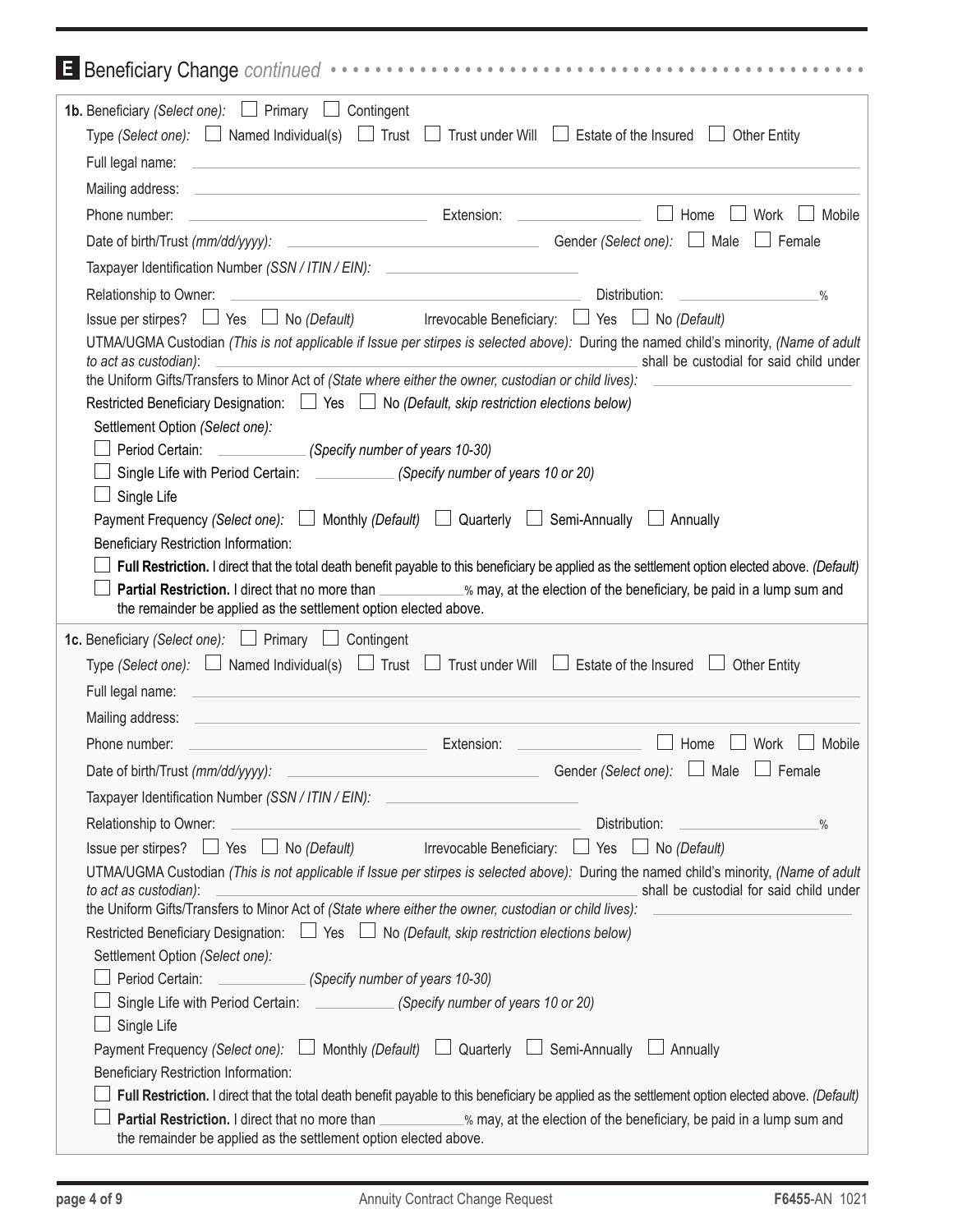|   | Beneficiary Change continued www.www.www.www.www.www.www.ww.ww.                                                                                                                                                                                                                                                                                                                                                                                                                                                                                                                                                                                                                                                                                                                |                                         |                |
|---|--------------------------------------------------------------------------------------------------------------------------------------------------------------------------------------------------------------------------------------------------------------------------------------------------------------------------------------------------------------------------------------------------------------------------------------------------------------------------------------------------------------------------------------------------------------------------------------------------------------------------------------------------------------------------------------------------------------------------------------------------------------------------------|-----------------------------------------|----------------|
|   | <b>1d.</b> Beneficiary (Select one): $\Box$ Primary $\Box$ Contingent<br>Type (Select one): $\Box$ Named Individual(s) $\Box$ Trust $\Box$ Trust under Will $\Box$ Estate of the Insured $\Box$ Other Entity<br><u> 1989 - Johann Stoff, deutscher Stoff, der Stoff, der Stoff, der Stoff, der Stoff, der Stoff, der Stoff, der S</u><br>Full legal name:                                                                                                                                                                                                                                                                                                                                                                                                                      |                                         |                |
|   | Mailing address:                                                                                                                                                                                                                                                                                                                                                                                                                                                                                                                                                                                                                                                                                                                                                               |                                         |                |
|   | <u>Extension: Extension: Extension: Extension: Extension: Extension: Extension: Extension: Extension: Extension: Extension: Extension: Extension: Extension: Extension: Extension: Extension: Extension: Extension: Extension: E</u><br>Phone number:                                                                                                                                                                                                                                                                                                                                                                                                                                                                                                                          | Home                                    | Mobile<br>Work |
|   |                                                                                                                                                                                                                                                                                                                                                                                                                                                                                                                                                                                                                                                                                                                                                                                |                                         |                |
|   | Taxpayer Identification Number (SSN / ITIN / EIN):                                                                                                                                                                                                                                                                                                                                                                                                                                                                                                                                                                                                                                                                                                                             |                                         |                |
|   | <u> 1989 - Johann John Stone, meilich aus der Stone († 1989)</u><br>Relationship to Owner:                                                                                                                                                                                                                                                                                                                                                                                                                                                                                                                                                                                                                                                                                     | Distribution:                           | $\frac{0}{0}$  |
|   | Issue per stirpes? $\Box$ Yes $\Box$ No (Default) Irrevocable Beneficiary: $\Box$ Yes $\Box$ No (Default)                                                                                                                                                                                                                                                                                                                                                                                                                                                                                                                                                                                                                                                                      |                                         |                |
|   | UTMA/UGMA Custodian (This is not applicable if Issue per stirpes is selected above): During the named child's minority, (Name of adult<br>to act as custodian):                                                                                                                                                                                                                                                                                                                                                                                                                                                                                                                                                                                                                | shall be custodial for said child under |                |
|   | the Uniform Gifts/Transfers to Minor Act of (State where either the owner, custodian or child lives):                                                                                                                                                                                                                                                                                                                                                                                                                                                                                                                                                                                                                                                                          |                                         |                |
|   | Restricted Beneficiary Designation: $\Box$ Yes $\Box$ No (Default, skip restriction elections below)                                                                                                                                                                                                                                                                                                                                                                                                                                                                                                                                                                                                                                                                           |                                         |                |
|   | Settlement Option (Select one):<br>Period Certain: (Specify number of years 10-30)                                                                                                                                                                                                                                                                                                                                                                                                                                                                                                                                                                                                                                                                                             |                                         |                |
|   | Single Life with Period Certain: (Specify number of years 10 or 20)                                                                                                                                                                                                                                                                                                                                                                                                                                                                                                                                                                                                                                                                                                            |                                         |                |
|   | Single Life                                                                                                                                                                                                                                                                                                                                                                                                                                                                                                                                                                                                                                                                                                                                                                    |                                         |                |
|   | Payment Frequency (Select one): $\Box$ Monthly (Default) $\Box$ Quarterly $\Box$ Semi-Annually $\Box$ Annually                                                                                                                                                                                                                                                                                                                                                                                                                                                                                                                                                                                                                                                                 |                                         |                |
|   | Beneficiary Restriction Information:                                                                                                                                                                                                                                                                                                                                                                                                                                                                                                                                                                                                                                                                                                                                           |                                         |                |
|   | Full Restriction. I direct that the total death benefit payable to this beneficiary be applied as the settlement option elected above. (Default)                                                                                                                                                                                                                                                                                                                                                                                                                                                                                                                                                                                                                               |                                         |                |
|   | Partial Restriction. I direct that no more than ___________% may, at the election of the beneficiary, be paid in a lump sum and                                                                                                                                                                                                                                                                                                                                                                                                                                                                                                                                                                                                                                                |                                         |                |
|   | the remainder be applied as the settlement option elected above.                                                                                                                                                                                                                                                                                                                                                                                                                                                                                                                                                                                                                                                                                                               |                                         |                |
| ٠ | Annuitant changes are not allowed on:<br>MassMutual Envision contracts with RetirePay in effect (Except if an annuity option other than an Installment Refund provided by Retire-<br>Pay is elected at the Annuity Date.)<br>Individually owned qualified contracts<br>Contracts owned by a non-natural person<br>Contracts that are receiving annuity payments<br>1. Type of Annuitant change (Select one): $\Box$ Annuitant $\Box$ Joint Annuitant (Joint Annuitant allowed with Odyssey Select & Stable<br>Voyage only)<br>2. Full legal name (First, MI, Last, Suffix):<br><b>3.</b> Gender (Select one): $\Box$ Male $\Box$ Female<br>4. Date of birth (mm/dd/yyyy):<br><u> 1989 - Johann Barbara, martxa al</u><br>5. Taxpayer Identification Number (SSN / ITIN / EIN): |                                         |                |
|   | 6. Legal address. Do not use PO Box (Street, Apt. or Suite #, City & State or Country, ZIP/Postal Code):                                                                                                                                                                                                                                                                                                                                                                                                                                                                                                                                                                                                                                                                       |                                         |                |
|   | 7. Mailing address. Complete only if different from question 6 (PO Box or Street, Apt. or Suite #, City & State or Country, ZIP/Postal Code):                                                                                                                                                                                                                                                                                                                                                                                                                                                                                                                                                                                                                                  |                                         |                |
|   |                                                                                                                                                                                                                                                                                                                                                                                                                                                                                                                                                                                                                                                                                                                                                                                |                                         |                |
|   | 8. Phone number:                                                                                                                                                                                                                                                                                                                                                                                                                                                                                                                                                                                                                                                                                                                                                               | Home                                    | Work<br>Mobile |
|   | 9. Email Address:<br><u> 1989 - Johann Barn, amerikansk politiker (d. 1989)</u>                                                                                                                                                                                                                                                                                                                                                                                                                                                                                                                                                                                                                                                                                                |                                         |                |
|   |                                                                                                                                                                                                                                                                                                                                                                                                                                                                                                                                                                                                                                                                                                                                                                                |                                         |                |
|   |                                                                                                                                                                                                                                                                                                                                                                                                                                                                                                                                                                                                                                                                                                                                                                                |                                         |                |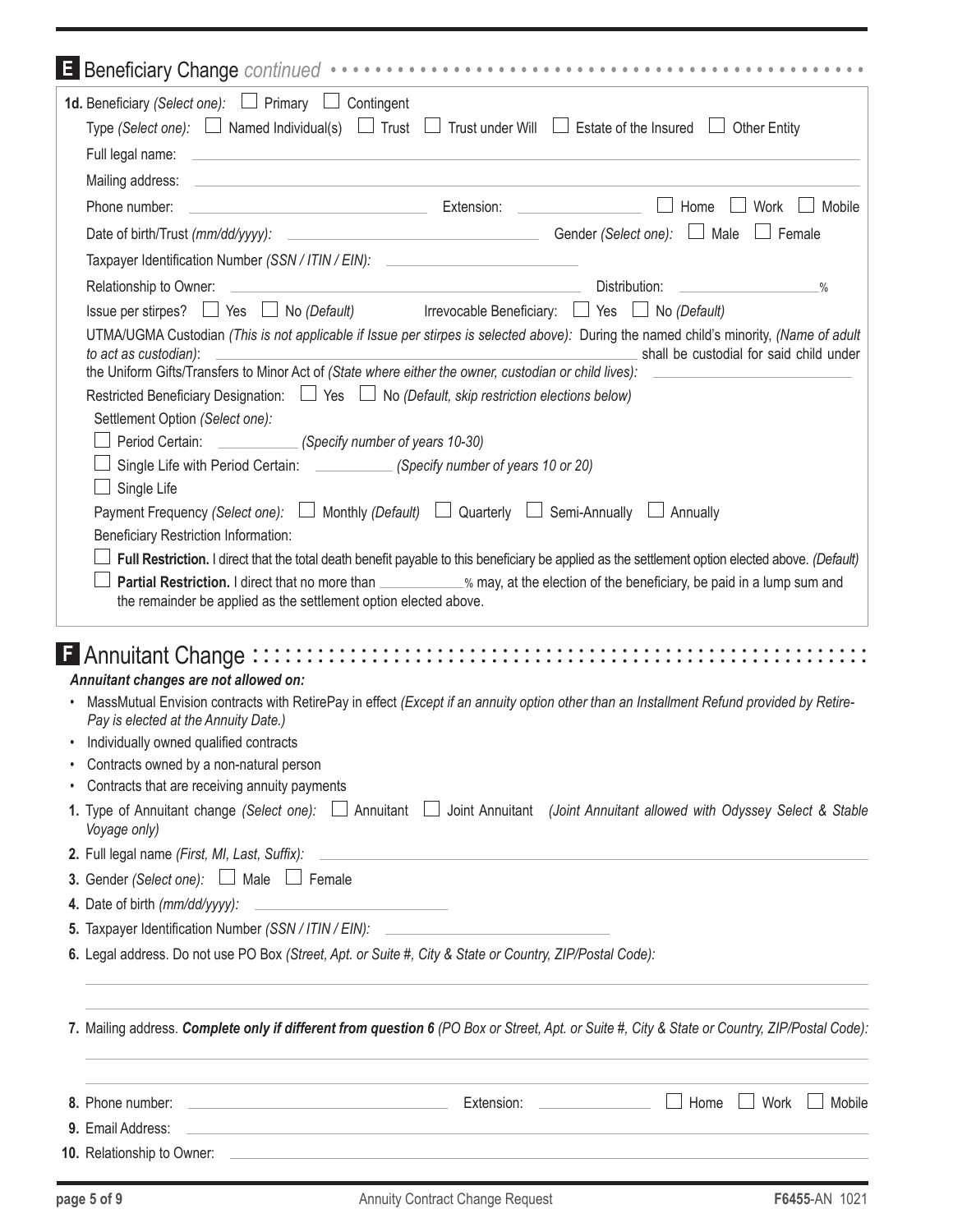# **G** Premium Payor Change :::::::::

The premium payor is the individual or entity that makes premium payments (contributions) to the annuity contract.

#### **New Premium Payor Information:**

- 1. Name (If individual: First, MI, Last, Suffix):
- 2. Taxpayer Identification Number (SSN / ITIN / EIN):
- 3. Address (PO Box or Street, Apt. or Suite #, City & State or Country, ZIP/Postal Code):

### **T** Agreements & Signatures:::::::::::::

Taxpayer Certification. By my signature, I, the Owner/Participant, certify under penalties of perjury that: (1) the number shown in section A is my correct Taxpayer Identification Number; (2) I am not subject to backup withholding; (3) I am a U.S. person (including U.S. resident alien); and (4) the FATCA code entered on this form (if any) indicating that I am exempt from FATCA reporting is correct. Strike out any of these statements if incorrect.

Note: While we are required by the IRS to include item 4 above, FATCA does not apply to a U.S. account owned by a U.S. person, so we have not included the ability to enter an exemption code. If you have indicated that you are not a U.S. person, any applicable FATCA information will be captured on the Form W-8.

#### The Internal Revenue Service (IRS) does not require your consent to any provision of this document other than the certifications required to avoid backup withholding.

Marital Status. (Required for annuitant and/or beneficiary changes, all Keogh (H.R. 10) and former Qualified Plan (individually-owned) contracts). By my signature below, I, the Owner/Annuitant, certify that I am (Select one):

□ Single, divorced/legally separated, widowed or unable to locate my spouse.

Married and my Plan is not subject to ERISA (Consult with your employer if you are uncertain whether your Plan is subject to ERISA).  $\Box$ 

Married and my Plan is subject to ERISA (Signature of spouse and Notary stamp/seal also required).

I consent to the changes designated on this form and certify that the information shown on this form is complete and accurate and that I accept liability for the accuracy of the information on this form.

#### **Current Owner Signature(s)**

| $\blacksquare$ |                                                                                                                                                                                                                                      |  |
|----------------|--------------------------------------------------------------------------------------------------------------------------------------------------------------------------------------------------------------------------------------|--|
|                |                                                                                                                                                                                                                                      |  |
|                |                                                                                                                                                                                                                                      |  |
|                |                                                                                                                                                                                                                                      |  |
|                | Printed name:<br><u> Alexandria de la contrada de la contrada de la contrada de la contrada de la contrada de la contrada de la c</u>                                                                                                |  |
|                |                                                                                                                                                                                                                                      |  |
|                | New Owner Signature(s) (If applicable)                                                                                                                                                                                               |  |
|                |                                                                                                                                                                                                                                      |  |
|                |                                                                                                                                                                                                                                      |  |
|                |                                                                                                                                                                                                                                      |  |
|                |                                                                                                                                                                                                                                      |  |
|                |                                                                                                                                                                                                                                      |  |
|                | Title (If applicable): <u>contract and a set of the set of the set of the set of the set of the set of the set of the set of the set of the set of the set of the set of the set of the set of the set of the set of the set of </u> |  |

**F6455-AN** 

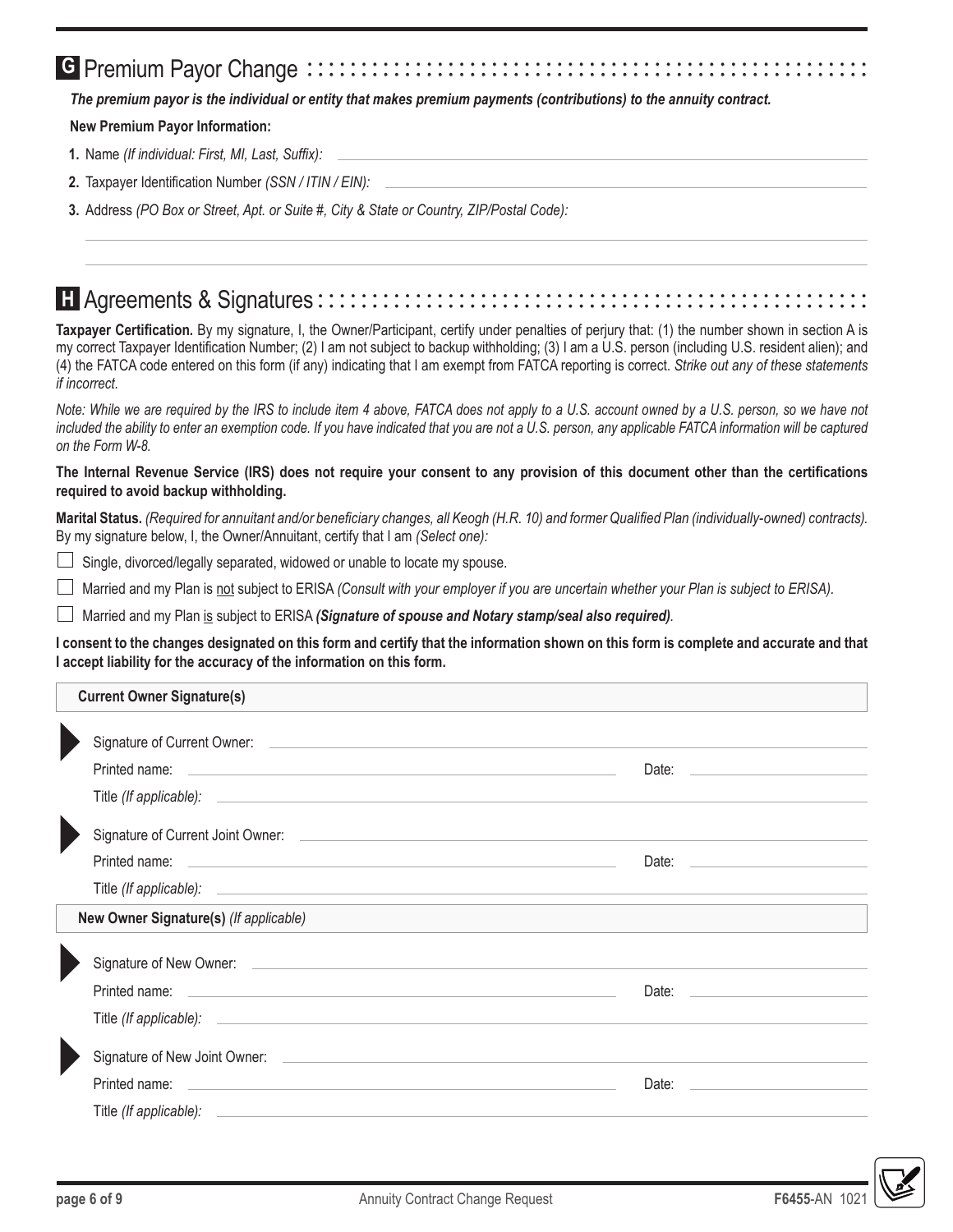|    | Annuitant (If applicable)                                                      |                                                                                                                                                                                                                                                                                                           |
|----|--------------------------------------------------------------------------------|-----------------------------------------------------------------------------------------------------------------------------------------------------------------------------------------------------------------------------------------------------------------------------------------------------------|
|    |                                                                                |                                                                                                                                                                                                                                                                                                           |
|    | Printed name:                                                                  | Date:                                                                                                                                                                                                                                                                                                     |
|    | Irrevocable Beneficiary Signature & Notary Stamp/Seal (If applicable)          |                                                                                                                                                                                                                                                                                                           |
|    | banks and credit unions.                                                       | Complete this section for the Irrevocable Beneficiary if there is an Irrevocable Beneficiary change. Notary services are offered at most                                                                                                                                                                  |
|    | Signature of Irrevocable Beneficiary being removed:                            |                                                                                                                                                                                                                                                                                                           |
|    | Printed name:                                                                  | <u> 1989 - Johann Harry Harry Harry Harry Harry Harry Harry Harry Harry Harry Harry Harry Harry Harry Harry Harry</u><br>Date:<br><u> 1980 - Jan Stein Harry Harry Harry Harry Harry Harry Harry Harry Harry Harry Harry Harry Harry Harry Harry</u>                                                      |
| On |                                                                                | the control of the control of the control of the control of the control of                                                                                                                                                                                                                                |
|    | (mm/dd/yyyy)                                                                   | (full legal name)                                                                                                                                                                                                                                                                                         |
|    | free will and accord.                                                          | personally appeared before me and is known to me and/or satisfactorily proved to me to be the person who signed this document of his/her own                                                                                                                                                              |
|    |                                                                                |                                                                                                                                                                                                                                                                                                           |
|    |                                                                                | <b>Affix Notary</b><br>Stamp/Seal                                                                                                                                                                                                                                                                         |
|    | My commission expires (mm/dd/yyyy):                                            |                                                                                                                                                                                                                                                                                                           |
|    | (individually-owned) contracts)                                                | Spousal Consent & Notary Stamp/Seal (Required for beneficiary changes on all ERISA TSA, Keogh (H.R. 10) & former Qualified Plan                                                                                                                                                                           |
|    | I, the above named Owner/Participant, certify that I am: $\Box$ Married $\Box$ |                                                                                                                                                                                                                                                                                                           |
|    | any death benefit payable from this contract.                                  | Single <b>L</b> Divorced/Separated <b>L</b> Unable to locate spouse                                                                                                                                                                                                                                       |
|    | Signature of Spouse:                                                           |                                                                                                                                                                                                                                                                                                           |
|    | Printed name:                                                                  | Date:                                                                                                                                                                                                                                                                                                     |
|    |                                                                                | I, the Owner/Participant's spouse, hereby consent to the Owner/Participant's election to make the requested change from a Keogh (H.R. 10) Plan<br>or former Qualified Plan (individually-owned) contract. I understand and acknowledge that I am waiving any legal right to this contract as part of      |
|    | (mm/dd/yyyy)                                                                   | (full legal name)                                                                                                                                                                                                                                                                                         |
|    | free will and accord.                                                          |                                                                                                                                                                                                                                                                                                           |
|    | Signature of Notary Public:                                                    | <u> 1989 - Johann Harry Harry Harry Harry Harry Harry Harry Harry Harry Harry Harry Harry Harry Harry Harry Harry</u>                                                                                                                                                                                     |
| On | State/County where signed:                                                     | personally appeared before me and is known to me and/or satisfactorily proved to me to be the person who signed this document of his/her own<br><b>Affix Notary</b><br><u> 1989 - Johann Stein, mars an deutscher Stein und der Stein und der Stein und der Stein und der Stein und der</u><br>Stamp/Seal |

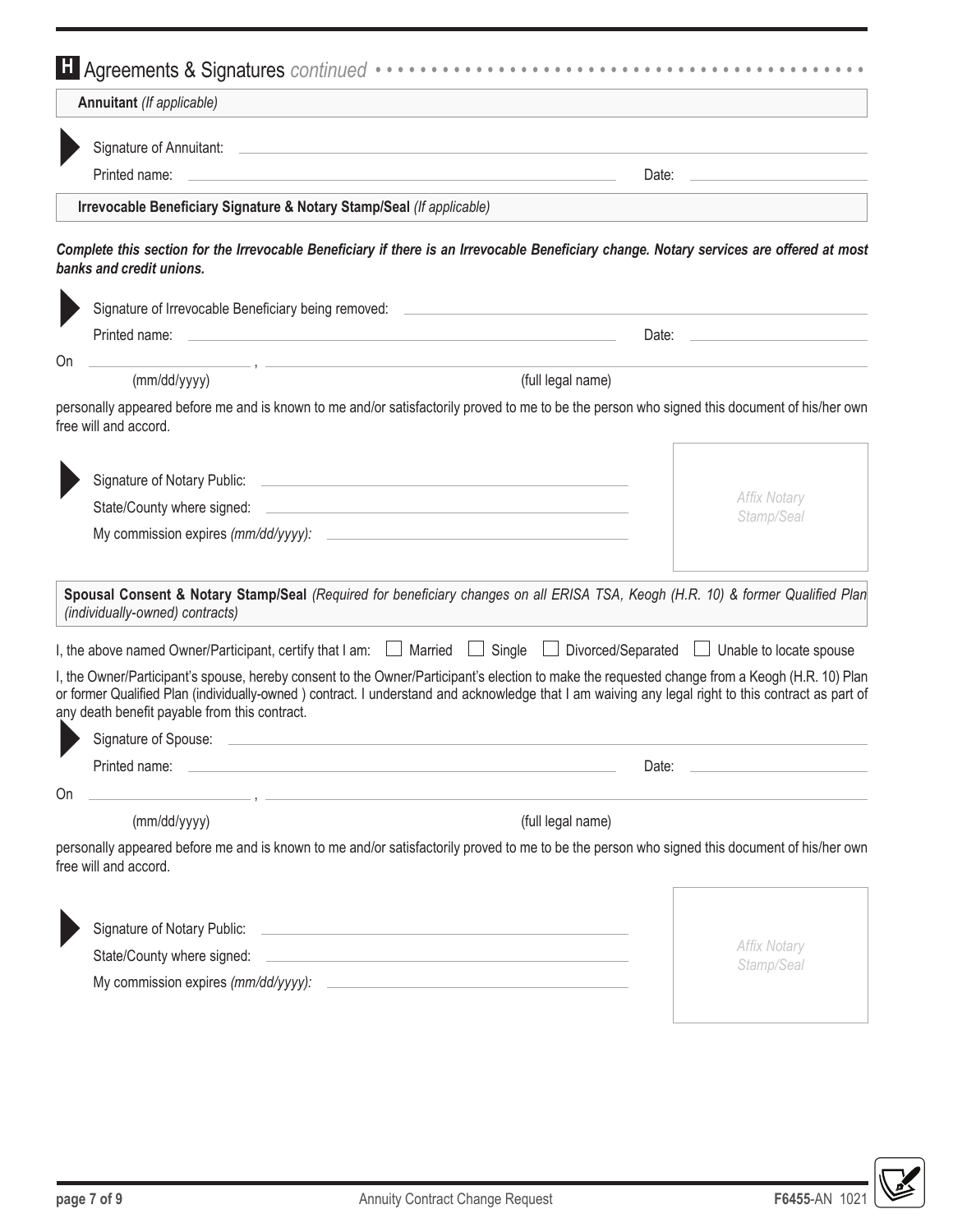# **I** Submission Instructions ::::::

*For more information or general questions, use the resources below or for additional information regarding your contract, visit www.MassMutual.com. Once you have reviewed and completed the Annuity Contract Change Request, return pages 1 - 7 for processing. We will only accept responsibility for forms that are sent using the information below.*

| Mail:<br>Email:<br>Phone:<br><b>Overnight Mail:</b><br>1-800-272-2216<br>MassMutual<br>ANNfax@MassMutual.com<br>MassMutual<br>Monday through Friday<br>PO Box 9067<br>1295 State Street<br>Fax:<br>8 a.m. - 8 p.m. Eastern Time<br>Springfield, MA 01102-9067<br>Springfield, MA 01111-0001<br>Attention: Annuity Hub<br>1-866-329-4272<br>Retain this original and the fax machine<br>confirmation statement for your files. |
|-------------------------------------------------------------------------------------------------------------------------------------------------------------------------------------------------------------------------------------------------------------------------------------------------------------------------------------------------------------------------------------------------------------------------------|
|-------------------------------------------------------------------------------------------------------------------------------------------------------------------------------------------------------------------------------------------------------------------------------------------------------------------------------------------------------------------------------------------------------------------------------|

### **J** Disclosures ��������������������������������������������������������������

**Customer Identification** To help the government fight the funding of terrorism and money laundering activities, the Federal law requires all financial institutions to obtain, verify and record information about our customers. This form asks for your name, address, date of birth and other information that will allow us to identify you. Similarly, this form also asks for identifying information and/or documents for ownership changes on behalf of an entity, rather than an individual (e.g. trusts, corporations). If you cannot provide the information or documentation we require, we may be unable to process this ownership change.

**Owner Change.** In certain states, an ownership change is subject to the Company's underwriting rules.

- Ownership changes may result in a taxable transaction. You should consult with your tax advisor prior to making this change.
	- The Plan is responsible for tax reporting when changing ownership from a Qualified plan.
	- When changing ownership from a Corporate-owned Non-Qualified contract, the Corporation is responsible for tax reporting.
	- When changing ownership from a Corporate-owned Non-Qualified contract, provide cost basis information that should be applied to the individual's contract. If this information is not provided, all future distributions from the contract will be reported as "taxable amount not determined."
- Ownership changes may not be permitted on certain tax qualified contracts.
- Parties to a civil union or domestic partnership recognized under state law are not recognized as spouses under federal tax law. Adverse tax consequences may apply to transactions between such parties.
- A conversion into a Roth IRA will subject the Fair Market Value (FMV) of the contract being converted to income tax. Generally, the FMV is equal to the cash value (without surrender charges) of the contract. If the contract has an additional benefit, such as death benefit or guaranteed withdrawal benefit, the FMV of the contract may be significantly greater than the cash value.

**Ownership Changes Involving Trusts.** If you indicated in Section D question 2 that an ownership change involving a trust is a non-taxable ownership change, you are certifying to the following:

• Change from Trust Owned to Individually Owned Contract: The new Owner named is considered the beneficial owner of the assets of the trust. The change of ownership between the trust and the new owner is not a taxable change of ownership under Internal Revenue Code Section 72(e).

- Change from Individually Owned to Trust Owned Contract: The change of ownership between the individual and the new trust is not a taxable change of ownership under Internal Revenue Code Section 72(e).
- Change from Trust Owned to a new Trust Owned Contract: The current trustee is requesting that ownership of this contract be transferred to the new trust named in section D. The trustee is considered the owner of the assets of both trusts for purpose of Internal Revenue Code Sections 671-679 or the beneficial owner of the assets of both trusts is the same individual(s).

**Joint Ownership.** Joint ownership is only allowed on non-qualified contracts.

Joint ownership is available on LifeTrust, MassMutual Equity Edge<sup>SM</sup>, MassMutual Evolution<sup>SM</sup>, MassMutual Odyssey®, MassMutual Odyssey Plus<sup>sM</sup>, MassMutual Odyssey Select<sup>sM</sup>, MassMutual RetireEase<sup>sM</sup>, MassMutual RetireEase Select<sup>SM</sup>, MassMutual RetireEase Choice<sup>SM</sup>, MassMutual Stable Voyage<sup>SM</sup>, MassMutual Transitions®, MassMutual Transitions Select<sup>SM</sup>, Panorama Passage®, and Panorama Premier contracts.

MassMutual Odyssey, Panorama Passage, and Panorama Premier only allow joint ownership between spouses, except in certain states.

**MassMutual Envision contracts with RetirePay in effect**. Changes to the Contract Owner(s) will terminate your benefit except:

- If the new Owner assumes full ownership of the Contract and is essentially the same person (e.g. an individual ownership changed to a personal revocable trust, a change to a court appointed guardian representing the Owner during the Owner's lifetime, etc.).
- If the assignment is for an exchange under Section 1035 of the Code (i.e. the rider may continue during the temporary assignment period and not terminate until the Contract is actually surrendered).
- If the Contract is transferred to a spouse (or domestic partner or civil union partner for non-qualified contracts) and the new Owner was a Covered Person as of the RetirePay issue date.
- If the Contract is transferred to a spouse (or domestic partner or civil union partner for non-qualified Contracts) or to a former spouse in connection with a divorce and the new Owner was a Covered Person as of the RetirePay Issue Date.